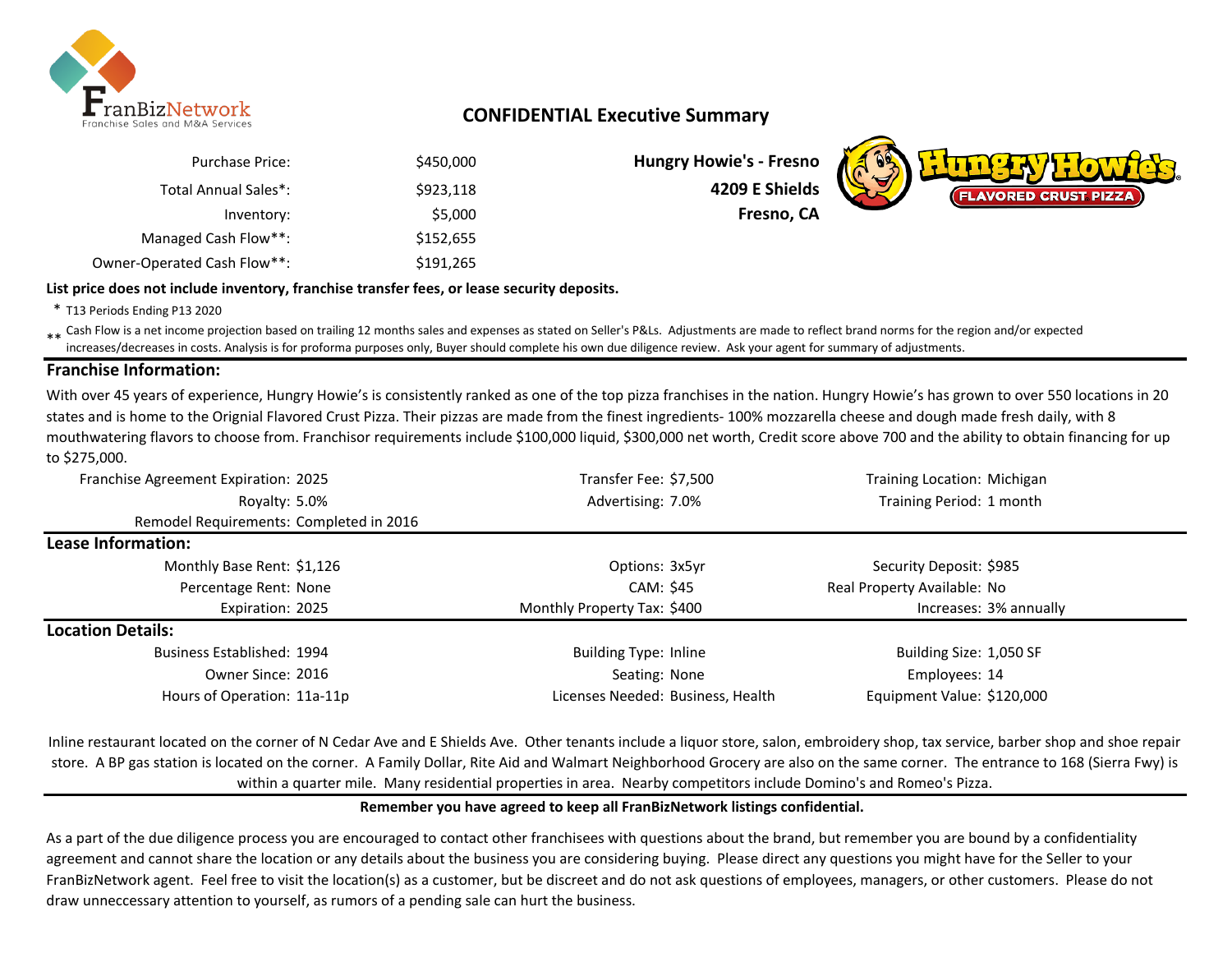



#### **MONTHLY SALES**

|         | <b>Hungry Howie's - Fresno</b> |           |                |           |           |           |           |           |                |            |                 |            |            |              |
|---------|--------------------------------|-----------|----------------|-----------|-----------|-----------|-----------|-----------|----------------|------------|-----------------|------------|------------|--------------|
|         | <b>P1</b>                      | <b>P2</b> | P <sub>3</sub> | <b>P4</b> | <b>P5</b> | <b>P6</b> | P7        | <b>P8</b> | P <sub>9</sub> | <b>P10</b> | P <sub>11</sub> | <b>P12</b> | <b>P13</b> | <b>TOTAL</b> |
| 2017    | \$42,036                       | \$40,173  | \$43,917       | \$44,447  | \$44,273  | \$47,229  | \$43,561  | \$36,887  | \$41,370       | \$43,014   | \$42,690        | \$45,049   | \$62,103   | \$576,749    |
| 2018    | \$47,240                       | \$52,743  | \$55,741       | \$53,904  | \$51,853  | \$58,267  | \$57,706  | \$54,007  | \$52,853       | \$53,763   | \$51,403        | \$50,914   | \$53,913   | \$694,307    |
| \$ +/-  | \$5,204                        | \$12,570  | \$11,824       | \$9,457   | \$7,580   | \$11,038  | \$14,145  | \$17,120  | \$11,483       | \$10,749   | \$8,713         | \$5,865    | ( \$8,190) | \$117,558    |
| $% +/-$ | 12%                            | 31%       | 27%            | 21%       | 17%       | 23%       | 32%       | 46%       | 28%            | 25%        | 20%             | 13%        | $-13%$     | 20%          |
|         |                                |           |                |           |           |           |           |           |                |            |                 |            |            |              |
| 2018    | \$47,240                       | \$52,743  | \$55,741       | \$53,904  | \$51,853  | \$58,267  | \$57,706  | \$54,007  | \$52,853       | \$53,763   | \$51,403        | \$50,914   | \$53,913   | \$694,307    |
| 2019    | \$51,485                       | \$56,993  | \$60,262       | \$55,171  | \$57,006  | \$59,946  | \$56,404  | \$57,846  | \$57,608       | \$56,602   | \$56,905        | \$56,243   | \$58,782   | \$741,253    |
| $$+/-$  | \$4,245                        | \$4,250   | \$4,521        | \$1,267   | \$5,153   | \$1,679   | (51, 302) | \$3,839   | \$4,755        | \$2,839    | \$5,502         | \$5,329    | \$4,869    | \$46,946     |
| $% +/-$ | 9%                             | 8%        | 8%             | 2%        | 10%       | 3%        | $-2%$     | 7%        | 9%             | 5%         | 11%             | 10%        | 9%         | 7%           |
|         |                                |           |                |           |           |           |           |           |                |            |                 |            |            |              |
| 2019    | \$51,485                       | \$56,993  | \$60,262       | \$55,171  | \$57,006  | \$59,946  | \$56,404  | \$57,846  | \$57,608       | \$56,602   | \$56,905        | \$56,243   | \$58,782   | \$741,253    |
| 2020    | \$55,796                       | \$58,071  | \$63,735       | \$72,939  | \$80,053  | \$79,056  | \$76,386  | \$83,005  | \$74,571       | \$75,713   | \$67,466        | \$61,372   | \$74,955   | \$923,118    |
| $$+/-$  | \$4,311                        | \$1,078   | \$3,473        | \$17,768  | \$23,047  | \$19,110  | \$19,982  | \$25,159  | \$16,963       | \$19,111   | \$10,561        | \$5,129    | \$16,173   | \$181,865    |
| $% +/-$ | 8%                             | 2%        | 6%             | 32%       | 40%       | 32%       | 35%       | 43%       | 29%            | 34%        | 19%             | 9%         | 28%        | 25%          |